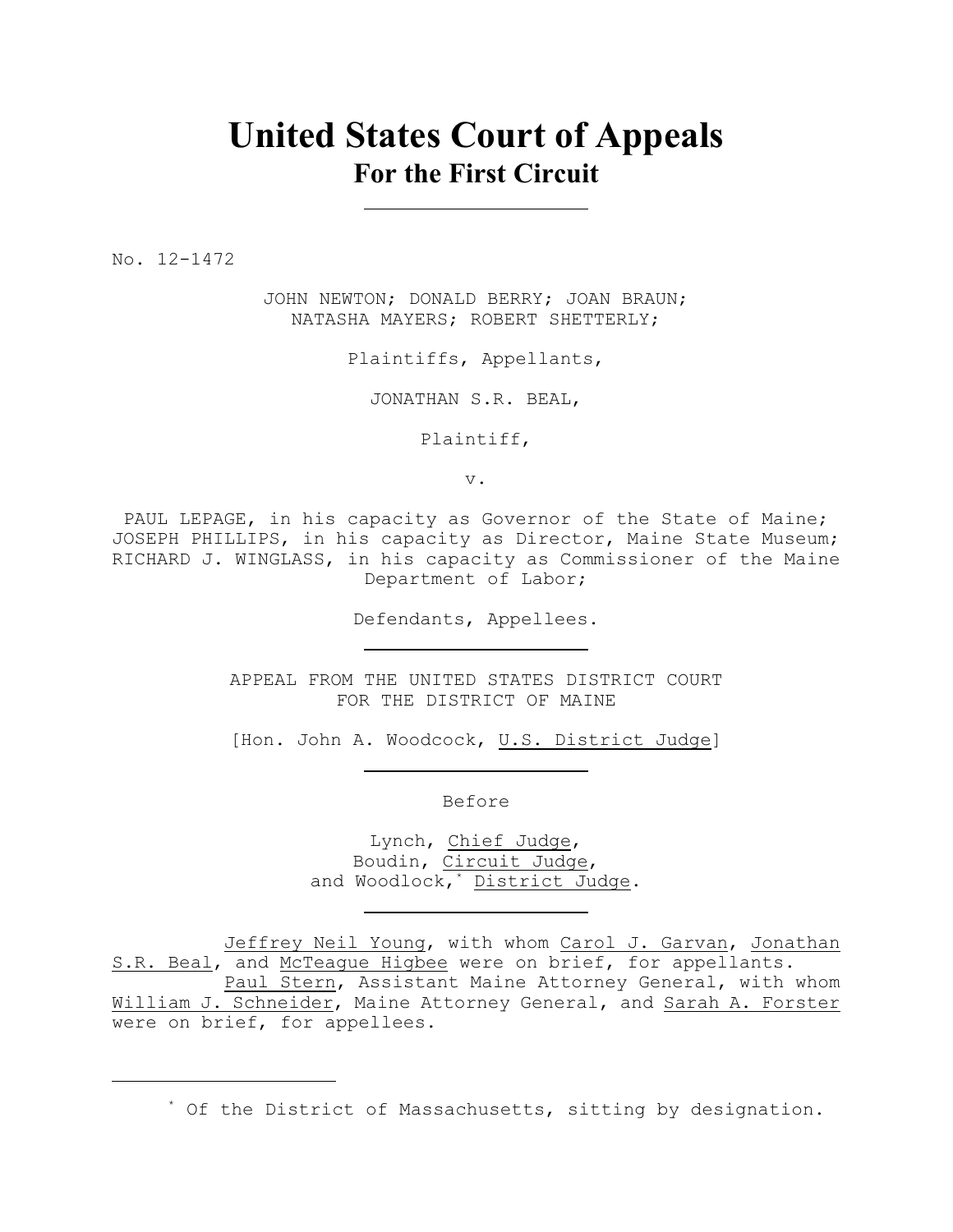November 28, 2012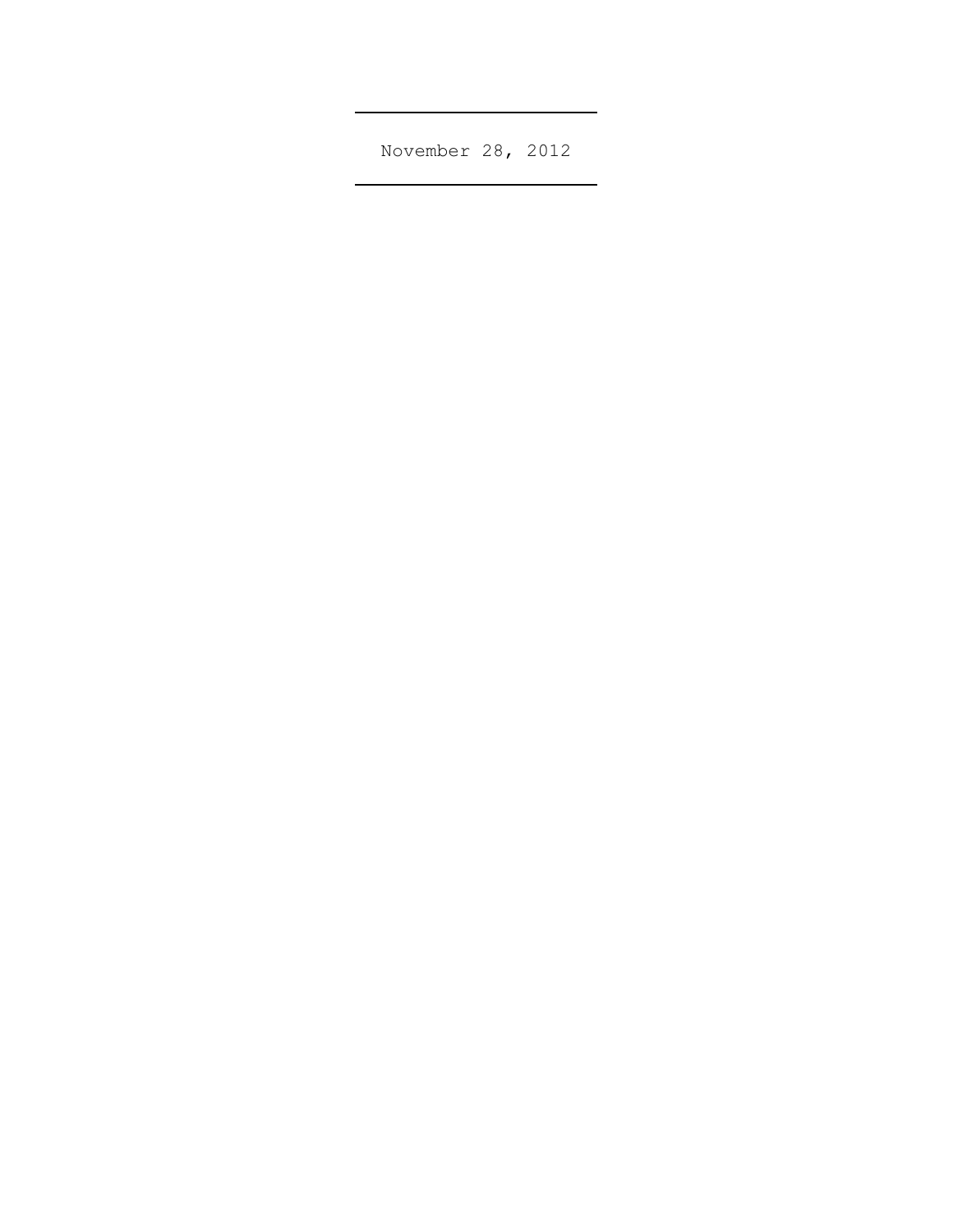**LYNCH, Chief Judge**. The question presented is whether the governor of Maine violated the First Amendment by removing a large state-owned mural, commissioned by the former administration, from its location on the walls of a small waiting room for visitors to the Maine Department of Labor ("MDOL"). The governor's initial stated reason was that he agreed with complaints that the mural did not convey a message of evenhanded treatment toward both labor and employers and so the mural was inappropriate for that particular setting at MDOL. At the same time, he said the mural would be placed into a different public building, the Portland City Hall. Later, the governor added that he objected to the mural's remaining at the MDOL location because the mural had been paid for from government funds which would better have been used for the state unemployment fund. To be clear, the governor's stated objections were to the location of the mural on the MDOL walls; he stated the mural would be reinstalled in another building.

Whatever the wisdom of the decision to remove the mural from that location, the accountability for that decision lies in the political process. The district court correctly entered judgment for defendants on plaintiffs' claims of a First Amendment violation. Newton v. LePage, 849 F. Supp. 2d 82 (D. Me. 2012).

I.

In 2007, the administration of Maine Governor John Baldacci commissioned Judy Taylor, a Maine painter, to produce a

-3-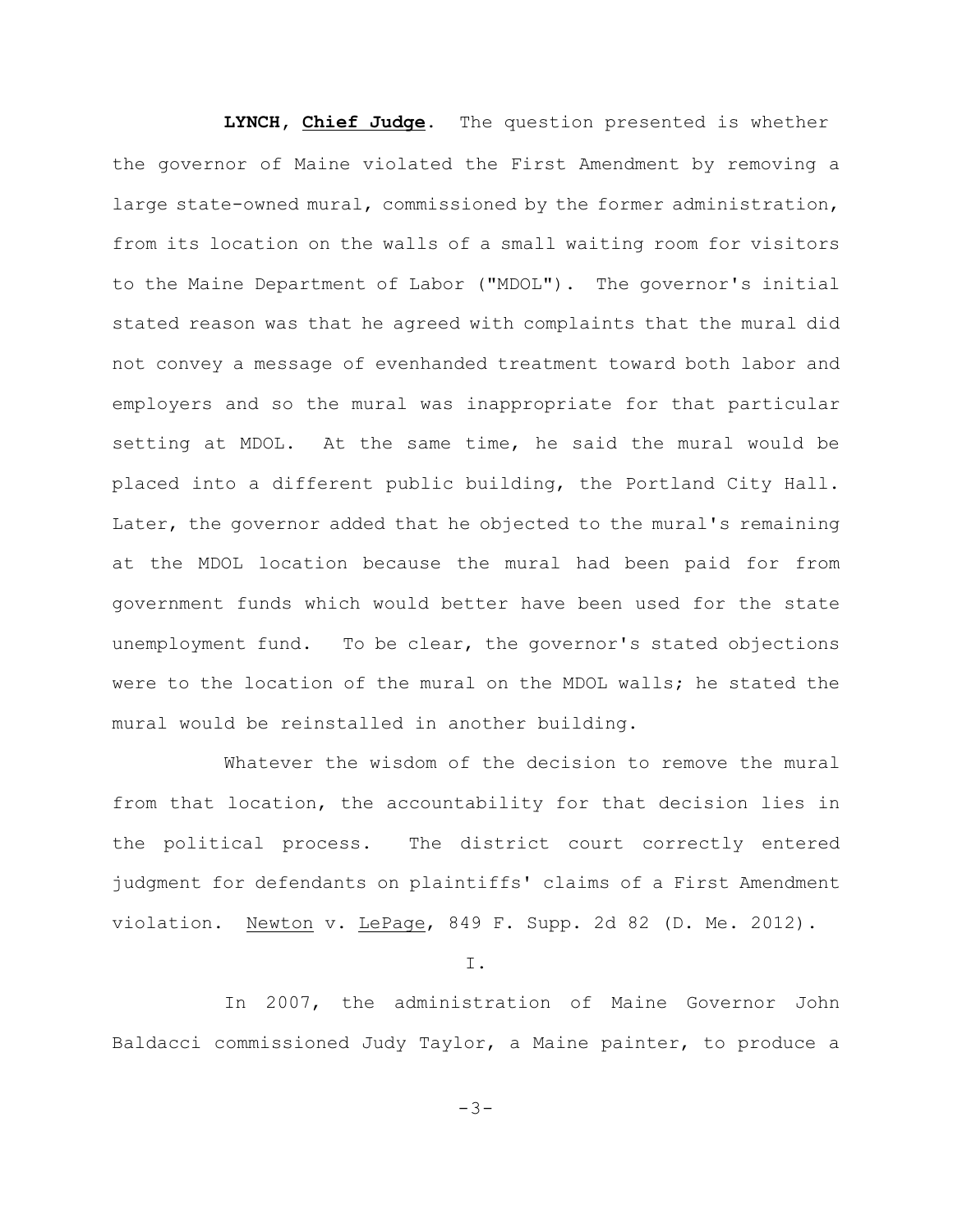mural for the small public waiting room of the MDOL's offices in Augusta. The sign on the waiting room stated:

> Maine Department of Labor Commissioner of Labor Employment Service Rehabilitative Services Labor Standards (Safety Works) Unemployment Compensation Administrative Hearings Center for Workforce Research and Information

Contested administrative workers' compensation hearings between employers and employees were held in the offices, as well as other activities. MDOL rented these offices in a privately owned building that also housed the offices of private entities.

Under the contract between MDOL and Taylor, MDOL paid Taylor \$60,000 for a "Maine Labor Mural" consisting of "panels depicting selected episodes in the history of Maine labor" whose "permanent location" was the "Department of Labor, Augusta, Maine." The mural appears to be about six feet high and thirty feet long spanning two walls. The contract provided that "[o]fficial sole ownership [by the state] of the work occurs when a letter of final acceptance is sent by the contracting agency to the artist," and that:

The work will be placed in the location for which it was selected. The contracting agency agrees that the artist and the Commission will be notified if, for any reason, the work has to be removed or moved to a new location. The artist and the Commission have the right to advise or consult with the contracting agency or its designee regarding this treatment of the work.

 $-4-$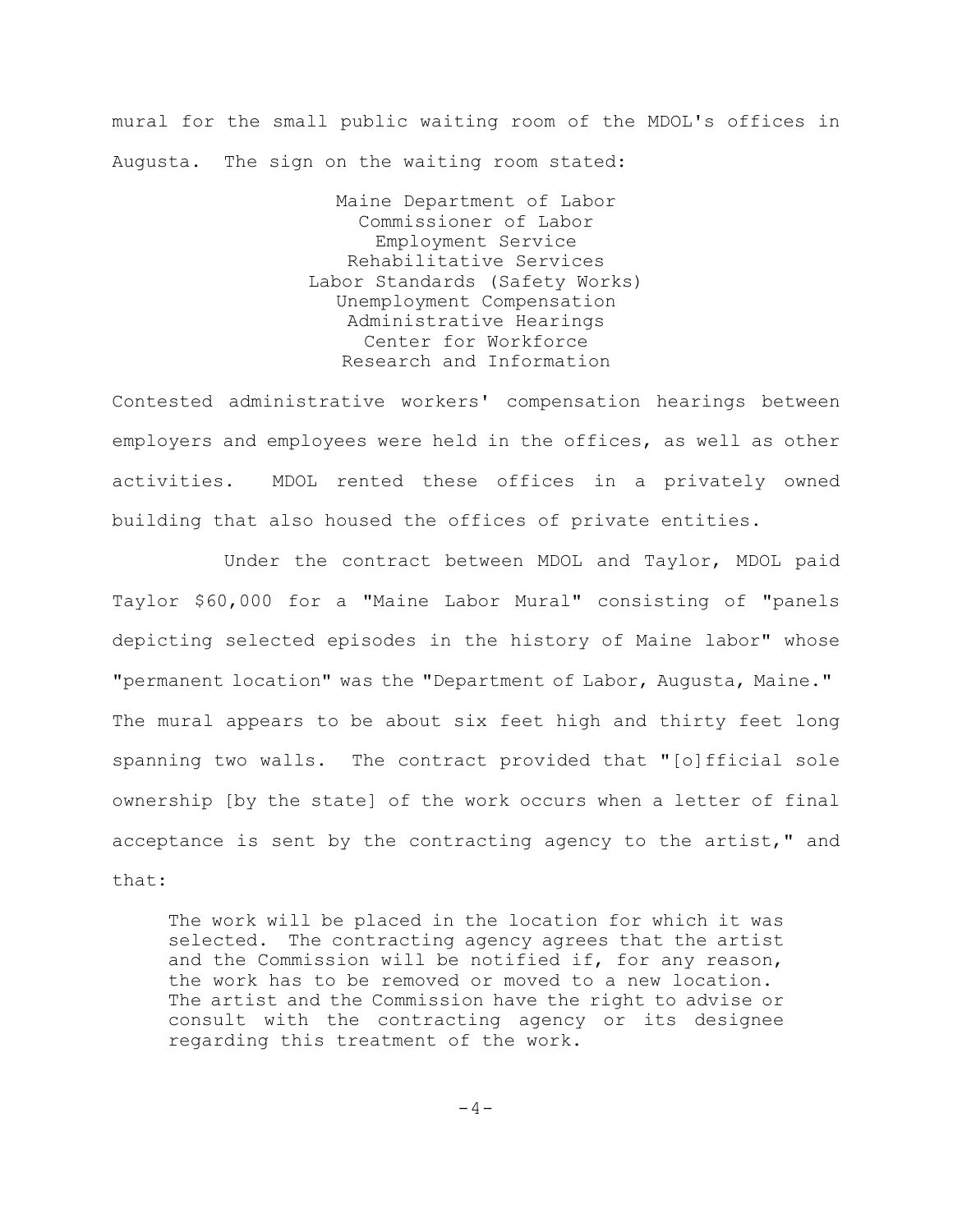The contract plainly contemplated that the mural could be shown in a different location and the artist's consent was not required.

The mural was paid for using both Maine and federal funds from the federal Reed Act, 42 U.S.C. § 1103 (regarding employment security funds); the Bureau of Labor Standards; the Bureau of Rehabilitation Services; the Center for Workforce Research and Information; and the MDOL Overhead account in the Commissioner's Office. The mural was not funded by Maine's public arts program, the Percent for Art program, $<sup>1</sup>$  and was not a Percent</sup> for Art project.

On August 9, 2008, the completed mural was installed in an anteroom at the MDOL where visitors typically waited before meetings with MDOL staff. The mural contained panels which depicted a shoemaker teaching an apprentice, child laborers, women textile workers, workers casting secret ballots, the first Labor Day, woods workers, the 1937 shoe strike in Lewiston and Auburn, labor reformers, women workers during World War II, the 1987 strike at the International Paper Mill in Jay, and the future of Maine labor. Next to the mural was a plaque stating:

> Judy Taylor History of Maine Labor Oil Paint Mural, Eleven Panels

The state Percent for Art program requires agencies constructing public buildings or facilities other than schools or correctional facilities to spend at least 1% of money appropriated or allocated for construction by the Maine Legislature on works of art. 27 Me. Rev. Stat. tit. 27, § 453(1).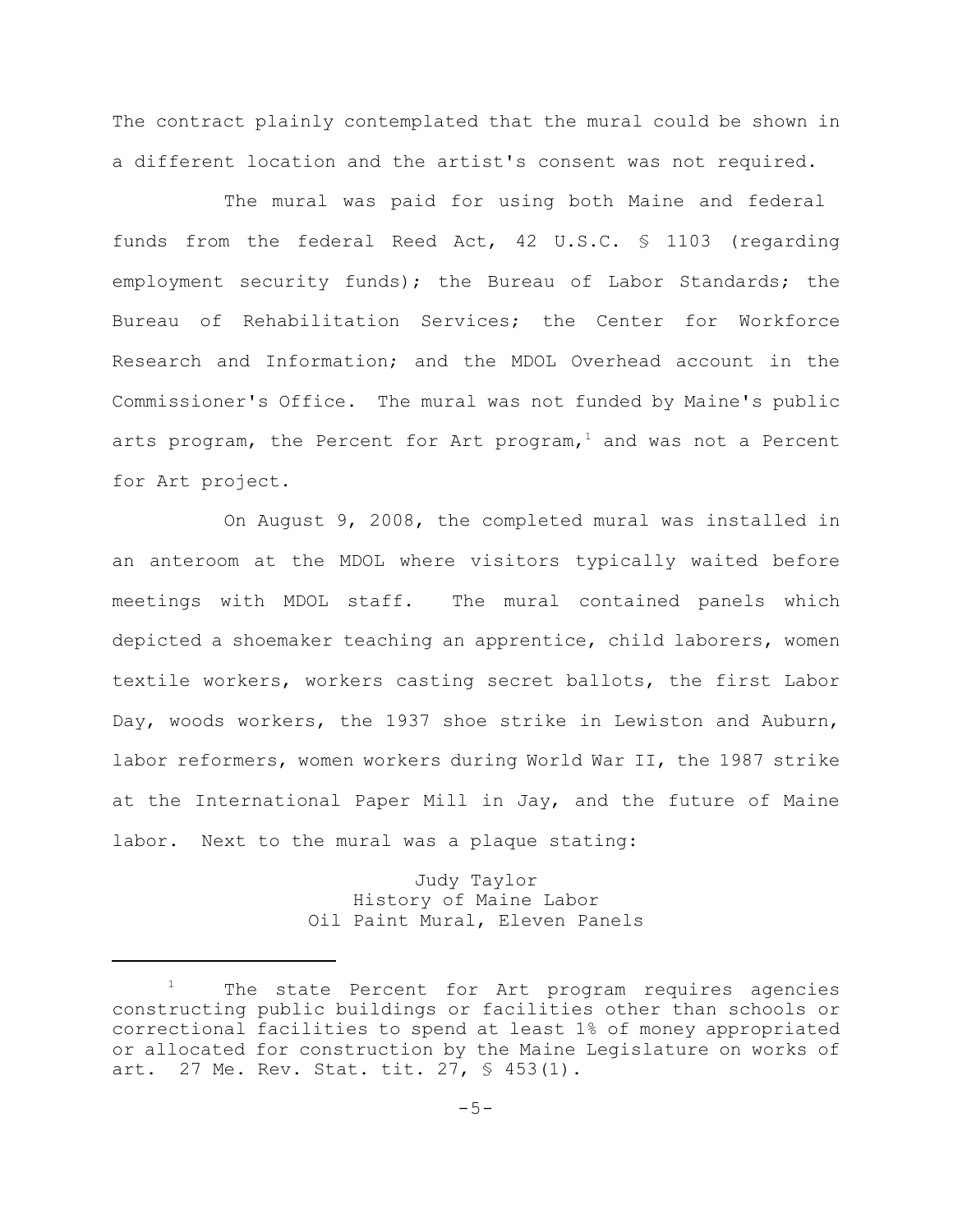Commissioned for the Department of Labor and Administered by the Maine Arts Commission "building Maine communities through the arts"

2008

The waiting room measures twelve feet by twenty-six feet in area. The mural covered two contiguous walls above a knee wall. Three sides of the waiting room are lined with nine chairs, and on the fourth side is a receptionist behind a security window. The waiting room also, at the time the mural was present, displayed a framed 19th century pamphlet urging employers to oppose the passage of a child labor bill. It, too, was later removed.

Inside the MDOL offices, but not in the waiting room, there were framed pictures in the "Frances Perkins" conference room, nearly all of which depicted Perkins.<sup>2</sup> There were no bulletin boards or other locations for members of the public to post materials in the MDOL waiting room or in the corridor leading to it.

 $2$  Perkins, who had strong family roots in Maine and returned to a family homestead in Maine virtually every summer of her life, was appointed Secretary of Labor by President Franklin Roosevelt in 1933, becoming the first female Cabinet member. See Dictionary of American Biography 607-10 (Supp. VII 1981). The five pictures displayed in the "Frances Perkins" conference room were: (1) a copy of a newspaper article profiling Perkins from the 1930s; (2) a photo of Perkins with President Roosevelt; (3) a drawing of the Triangle Shirtwaist Fire by Clinton Kamp; (4) a photo of Perkins; and (5) a copy of a Time magazine cover featuring Perkins and a postcard of Perkins. When announcing the removal of the mural, the acting Commissioner of the MDOL also stated an intention to rename the conference room.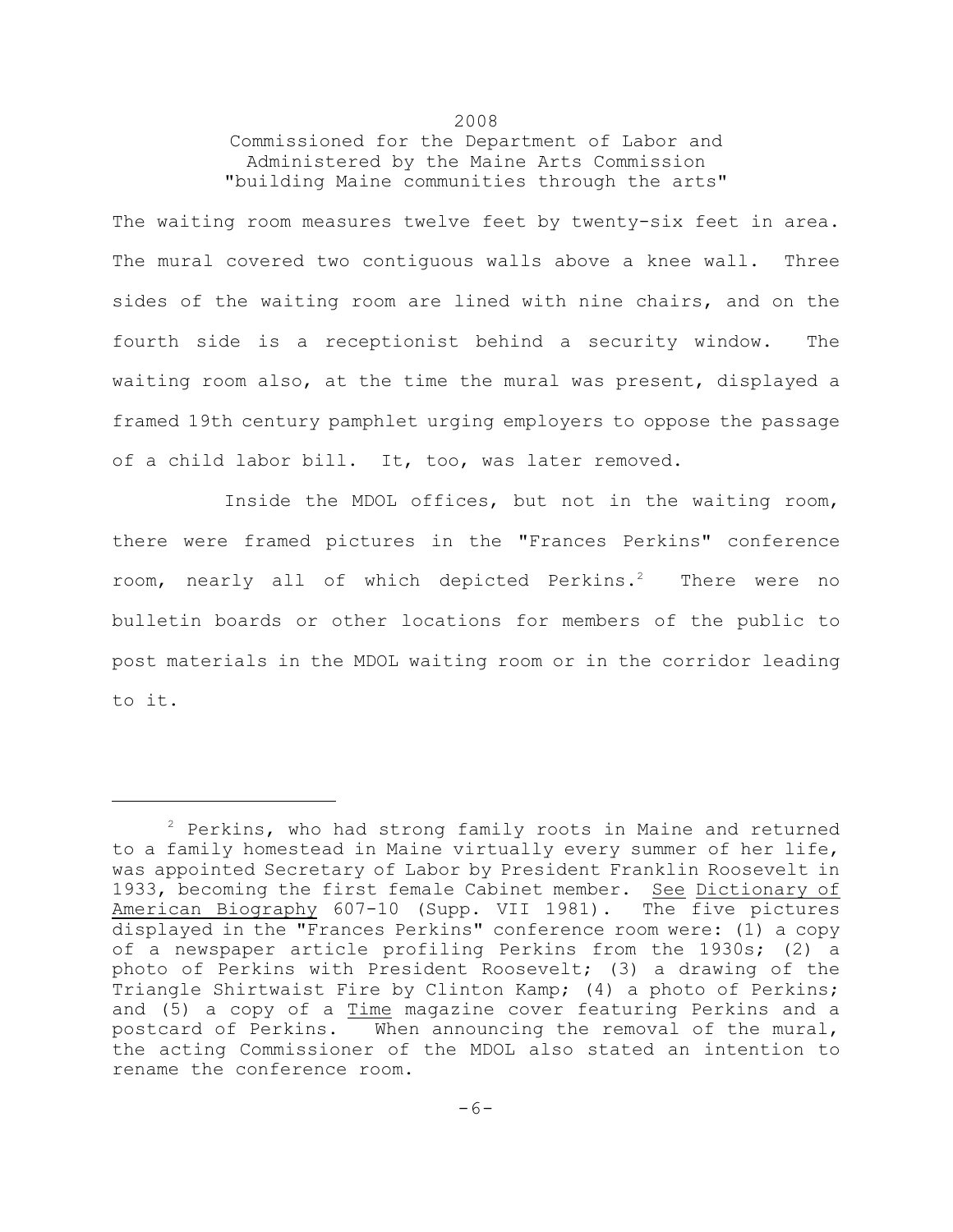On January 5, 2011, Paul LePage was sworn in as Governor of Maine. One of his advisors, John Butera, had visited the MDOL waiting room before January of 2011 on business and considered the mural to be overwhelming, pro-labor, and anti-business. On February 28, 2011, the Office of the Governor received an anonymous letter complaining that the mural was "propaganda" meant to further the union movement and asking Governor LePage to take the mural down. The governor's press secretary, Adrienne Bennett, also stated that several unnamed business officials had complained about the mural.

On March 22, 2011, Laura Boyett, the Acting Commissioner of MDOL, sent an email to MDOL staff stating that:

We have received feedback that the administration building is not perceived as equally receptive to both businesses and workers -- primarily because of the nature of the mural in the lobby and the names of our conference rooms. Whether or not the perception is valid is not really at issue and therefore, not open to debate. If either of our two constituencies perceives that they are not welcome in our administration building and this translates to a belief that their needs will not be heard or met by this department, then it presents a barrier to achieving our mission.

I will be seeking a new home for the mural and we will be renaming the conference rooms in our administrative office at Commerce Drive in Augusta.

Word of the removal reached the media. On March 22, 2011, Taylor learned from a reporter about Governor LePage's intention to remove the mural. Later that week, Adam Fisher, the communications

 $-7-$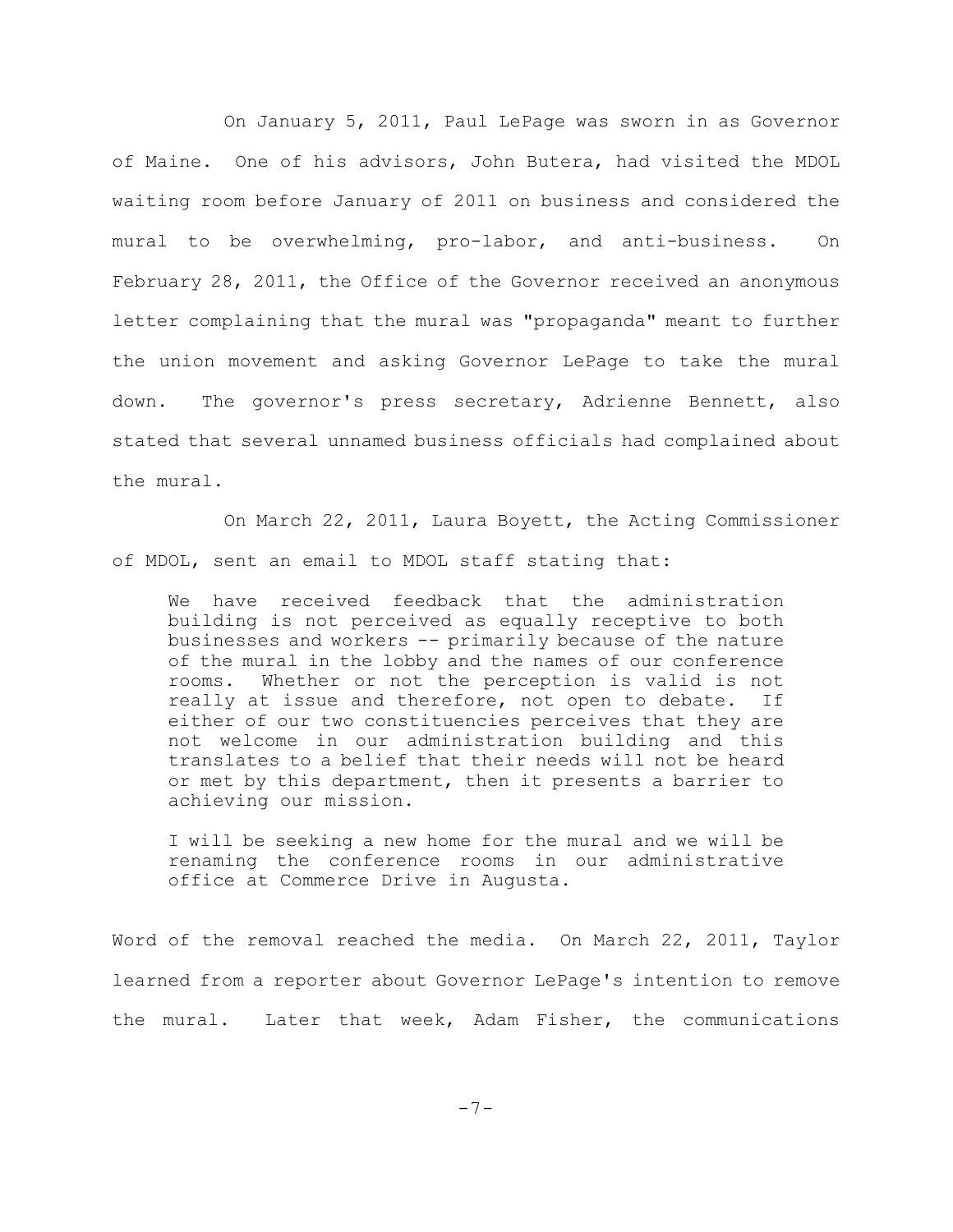director for MDOL, telephoned Taylor and informed her that the mural was going to be removed.<sup>3</sup>

On March 23, 2011, Dan Demeritt, a spokesperson for Governor LePage's administration, stated, as to the plans to remove the mural, that "[t]he message from State agencies needs to be balanced" and that "we were merely looking to achieve a little aesthetic balance." On March 24, 2011, press secretary Bennett stated that "[t]he Department of Labor is a state agency that works very closely with both employees and employers, and we need to have a décor that represent[s] neutrality."

On March 25, 2011, the governor issued a press release saying:

Without workers and employers, we do not have an economy. Maine's Department of Labor needs to serve and balance the interests of both employees and employers to accomplish its mission. I encourage anyone with artwork that celebrates the cooperation that exists in Maine's workplaces to consider offering it for display at any Department of Labor or Career Center Location.

I appreciate the effort and talent Ms. Taylor devoted to the creation of her mural as well as the important history it represents. I am pleased that her work of art will be prominently displayed in Portland City Hall, the site of Maine's first State House. (emphasis added).

 $3$  During this call, Taylor neither agreed nor disagreed with the removal of the mural from its original location. Taylor's affidavit stated that "I am concerned about how the mural panels are being stored, how they were taken down, and how the removal may impact their condition," but she did not otherwise state that she opposed the mural's removal.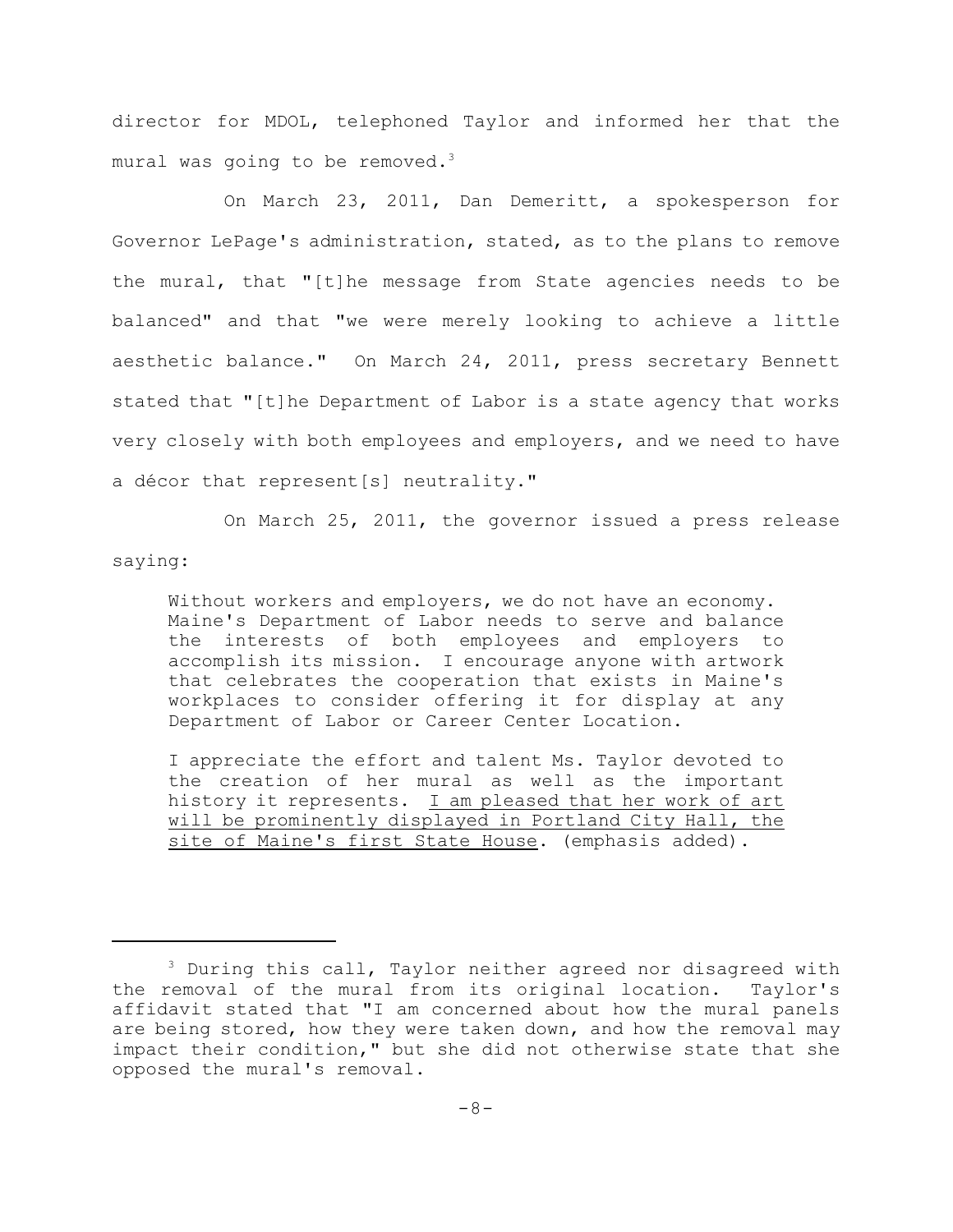Appellees represented at oral argument that the mural has not yet been reinstalled elsewhere because of the pendency of this litigation.

In a radio program, Governor LePage stated that "I'm trying to send a message to everyone in the state that the state of Maine looks at employees and employers equally, neutrally and on balance. The mural sends a message that we're one-sided, and I don't want to send that message." The governor ordered the mural removed based on the complaints he had received and on his own perception that the mural was a one-sided portrayal of labor history, not acceptable to business interests.

On March 27, 2011, the mural was removed from the MDOL offices. The framed 19th century pamphlet urging employers to oppose the passage of a child labor bill was removed at the same time; the pamphlet was later returned to its donor upon his request. Bennett released a statement on March 28, 2011, explaining that "[t]he mural has been removed and is in storage awaiting relocation to a more appropriate venue."<sup>4</sup>

On May 16, 2011, a Maine Deputy Attorney General wrote to <sup>4</sup> Taylor explaining that "[t]he mural has been carefully placed in crates made of birch wood. The mural is being stored in a safe, secure, climate-controlled room. . . . At this time, no final decision has been made regarding where the mural will be displayed. The present litigation has placed that decision on hold, and we will not be finalizing that decision until the litigation has concluded."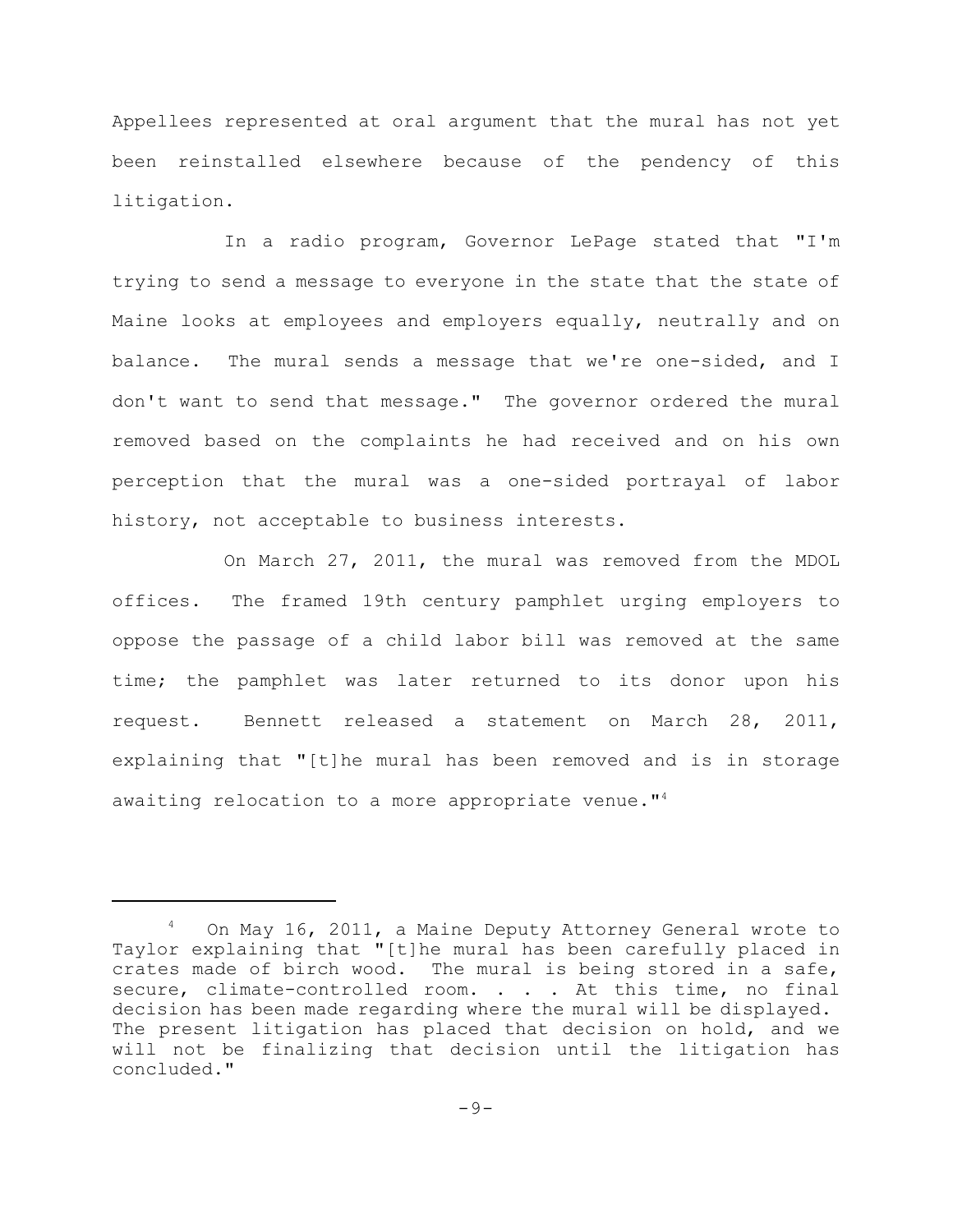On September 26, 2011, after the removal of the mural had provoked controversy, Governor LePage was interviewed and asked whether he was opposed to organized labor. In reply, he stated "[m]y objection to the mural is simply where the money came from. The money was taken out of the unemployment insurance fund which is dedicated to provide benefits to unemployed workers. They robbed that account to build the mural. And until they pay for it, it stays hidden." Governor LePage stated that the mural's removal was not because of any depiction of organized labor; indeed, he stated he came up through organized labor.

During an interview in October of 2011, Governor LePage stated that:

The Mural can go right back up tomorrow if they pay the money that was used from the unemployment funds. If the money is paid back, they can put it any place they want, any time they want. But they took money from funds that were not appropriate.

On September 28, 2011, press secretary Bennett issued a press release stating that:

The Administration originally removed the mural because of its messaging. The mural portrays only one party that the Department of Labor serves -- workers not job creators. In order to change the culture the decision was made to find a more appropriate location for the mural. It was then discovered how the mural was funded and that these funds could have been put into the Unemployment Trust Fund for Mainers to benefit from. When the Governor learned of this it further supported the decision.

This court has no information on whether there is now anything on the walls of the waiting room. A fuller description of the facts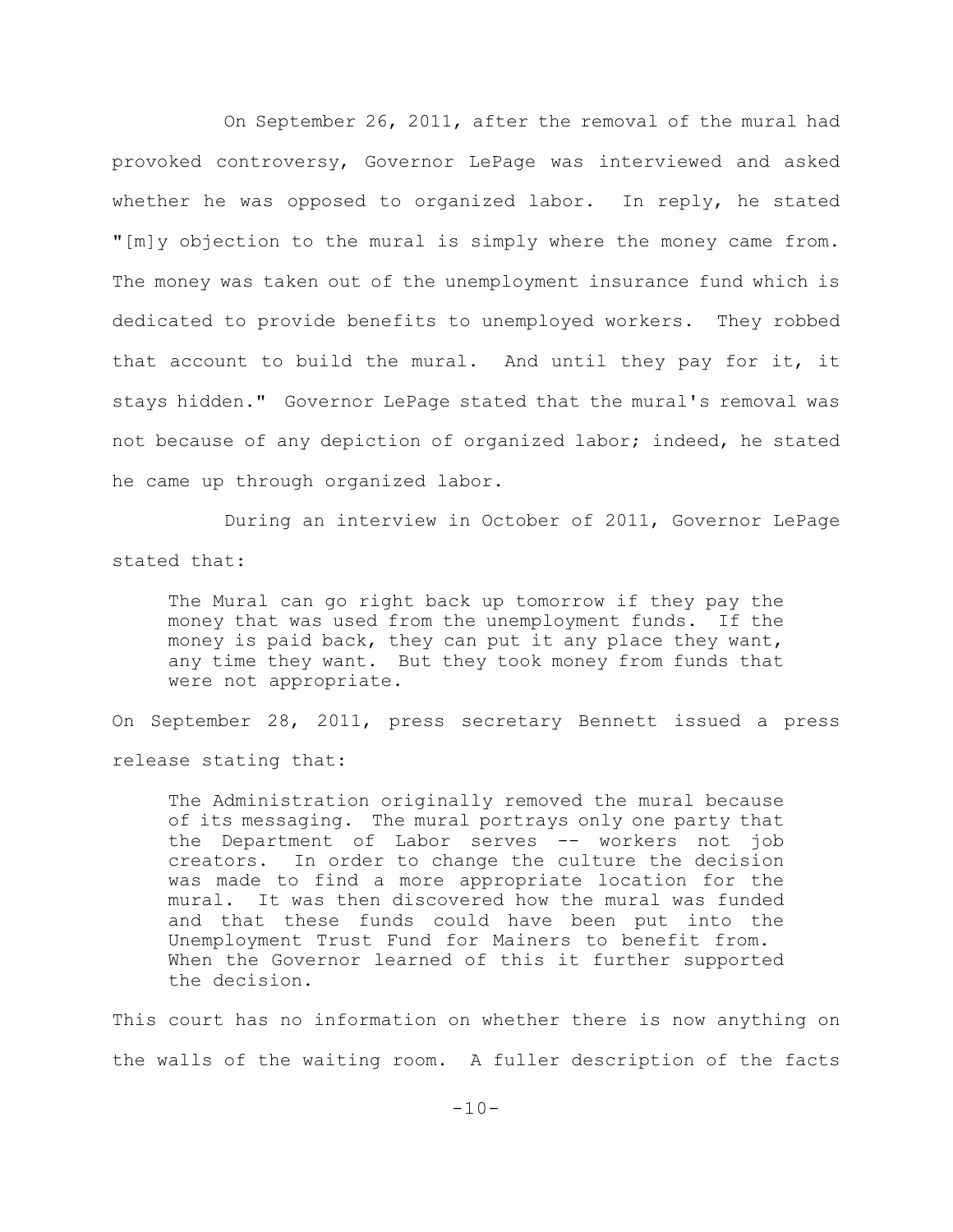is contained in the district court's thoughtful opinion. See Newton, 849 F. Supp. 2d at 86-112.

#### II.

On April 1, 2011, plaintiffs John Newton and five others filed a complaint in the U.S. District Court in Maine against Governor LePage and the Commissioner of MDOL, now Robert Winglass, and Joseph Phillips, the Director of the Maine State Museum. Appellants are five<sup>5</sup> Maine residents who had viewed the mural and planned to view it again at the MDOL offices. They claimed that the mural's removal "was impermissibly content- and viewpointbased." There was a contingent claim that the failure to conduct a hearing before removing the mural violated plaintiffs' procedural due process rights.<sup>6</sup> That issue is not pursued on appeal.

### III.

Our review on First Amendment cases is de novo as to ultimate questions of law and mixed conclusions of law and fact. Ridley v. MBTA, 390 F.3d 65, 75 (1st Cir. 2004). "Judges, as expositors of the Constitution, must independently decide whether the evidence in the record is sufficient to cross the

 $5$  One plaintiff before the district court, Jonathan S.R. Beal, is not a party on appeal.

 $6$  Plaintiffs also asserted two state-law claims: a claim for breach of fiduciary duty against Phillips, and a claim seeking review of governmental action pursuant to Me. R. Civ. P. 80C. The district court declined to exercise supplemental jurisdiction over these claims and dismissed them without prejudice on March 23, 2012. See Newton, 849 F. Supp. 2d at 130.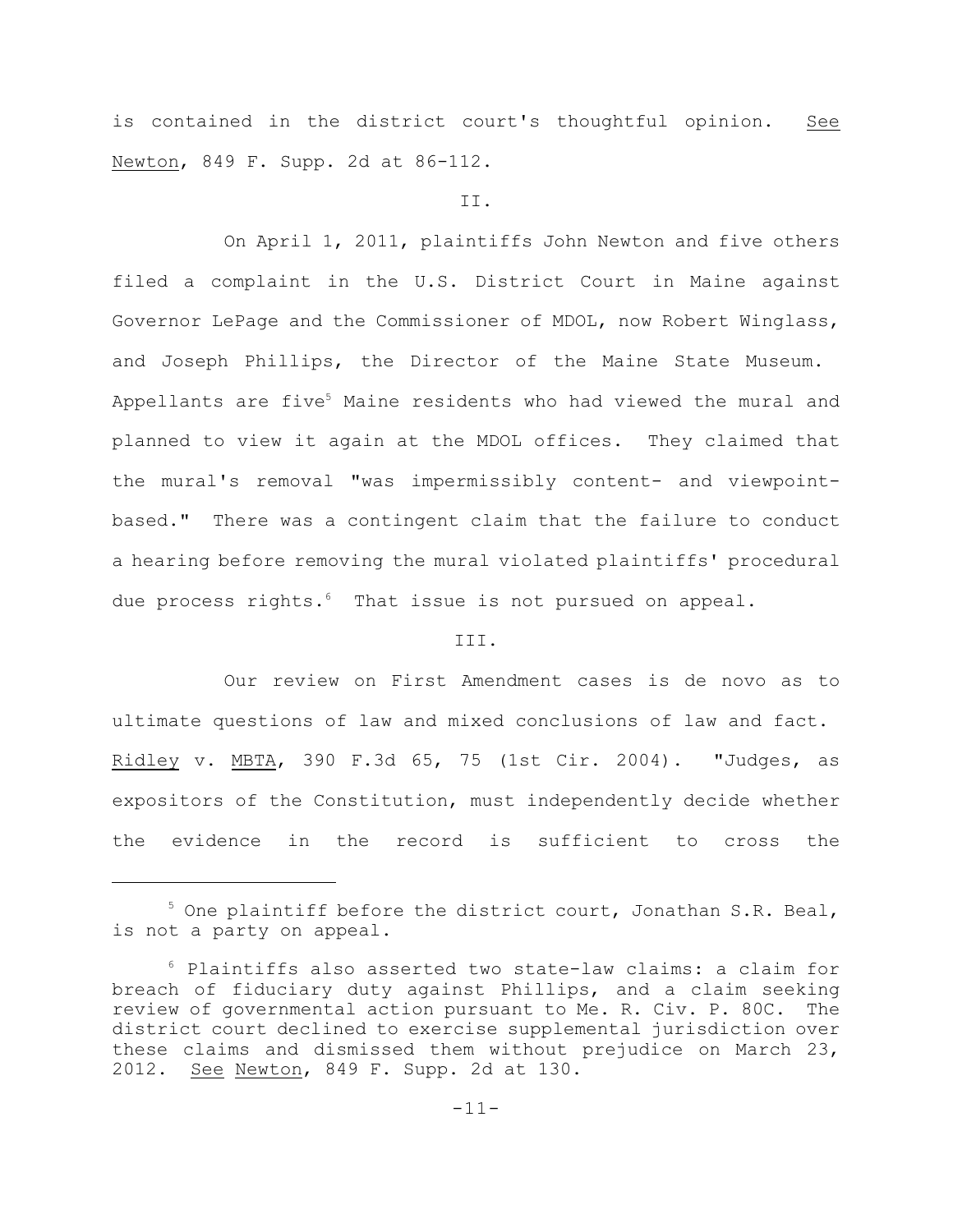constitutional threshold." Bose Corp. v. Consumers Union of U.S., Inc., 466 U.S. 485, 511 (1984).<sup>7</sup> Our review of the appellants' First Amendment claim "carries with it a constitutional duty to conduct an independent examination of the record as a whole, without deference to the trial court." Hurley v. Irish-American Gay, Lesbian, and Bisexual Grp. of Bos., 515 U.S. 557, 567 (1995). Further, all of the facts needed to decide this question are not disputed and none of the facts appellants say are disputed are material to the legal questions. In particular, appellants do not dispute that the State has represented that it will relocate the mural and they have not provided evidence -- as opposed to speculation -- to show that this representation will go unexecuted.

#### IV.

The usual initial question in claims of violation of rights is whether the plaintiffs are the right parties to bring the challenge. Appellees deny appellants have standing. As in Griswold v. Driscoll, 616 F.3d 53, 56 (1st Cir. 2010), we think the better course is not to attempt to disentangle the questions of whether there is standing and whether there is a cognizable First Amendment claim, and to dispose of the two issues together.

 $\frac{7}{10}$  "We must 'make an independent examination of the whole record,' so as to assure ourselves that the judgment does not constitute a forbidden intrusion on the field of free expression." N.Y. Times Co. v. Sullivan, 376 U.S. 254, 285 (1964) (citation omitted) (quoting Edwards v. South Carolina, 372 U.S. 229, 235  $(1963)$ .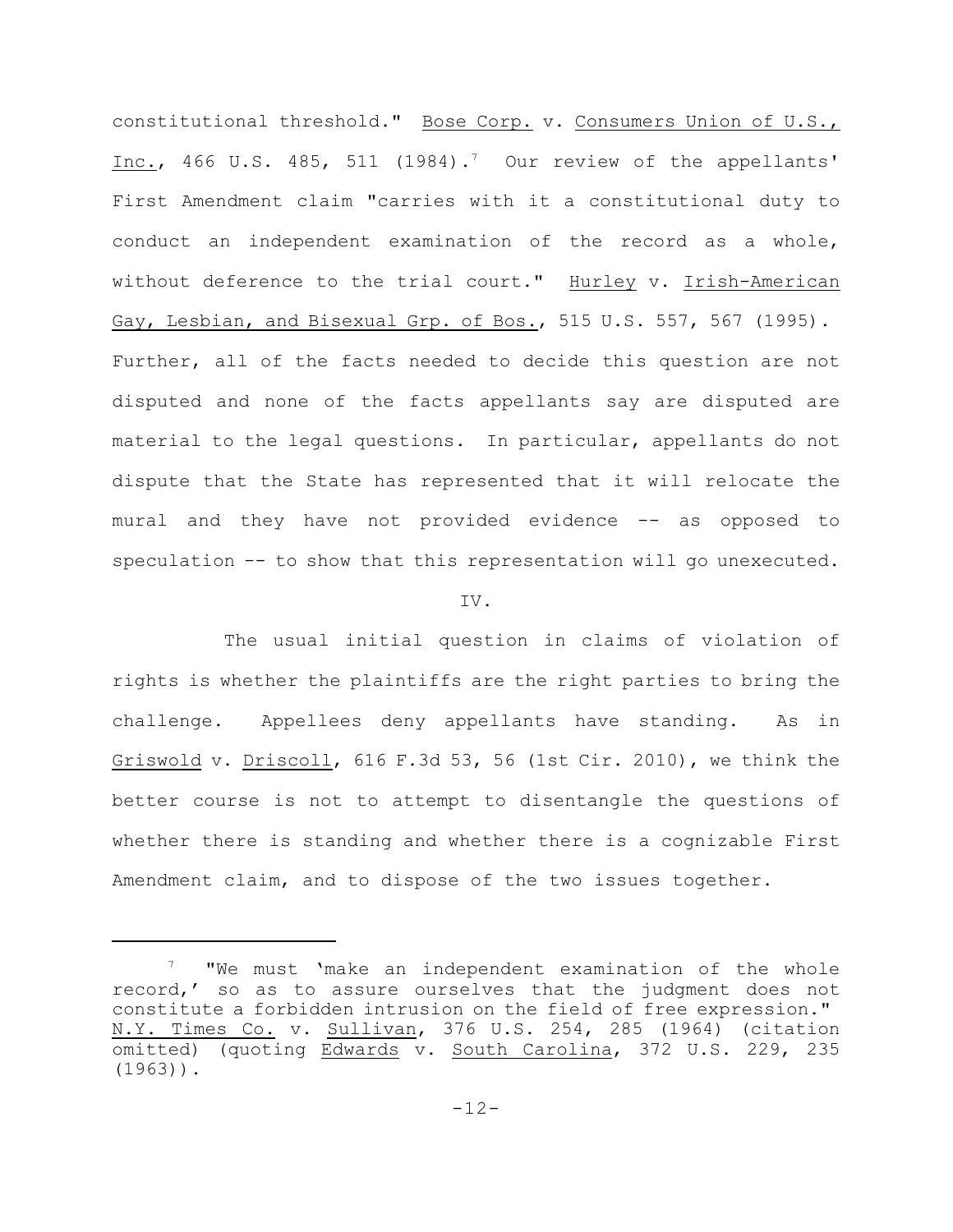While the mural is itself not speech, the First Amendment protects artistic as well as political expression, unless that artistic expression is legally obscene, Miller v. California, 413 U.S. 15, 23 (1973). This is not a case in which the government seeks to regulate the speech of private parties, the classic problem to which the First Amendment is addressed. See People for the Ethical Treatment of Animals, Inc. v. Gittens, 414 F.3d 23, 29 (D.C. Cir. 2005). Nor is it a case in which the government seeks to compel a private individual to personally express a message with which he disagrees or is compelled by the government to subsidize such a message expressed by a government advertising campaign. See Johanns v. Livestock Mktg. Ass'n, 544 U.S. 550 (2005).

Rather, this is a case about private citizens attempting to compel a governor to keep in place a mural, owned by the state, in a particular location, the MDOL offices. They argue the relocation is not a neutral time, place, and manner restriction but is viewpoint-based discrimination.<sup>8</sup> See Sutliffe v. Epping Sch. Dist., 584 F.3d 314, 332 n.10 (1st Cir. 2009).

It is quite clear that the MDOL waiting room cannot be called a public forum in any of the iterations of that doctrine.

The appellants concede that a decision to remove the mural from its location based on reasons not motivated by viewpoint discrimination would not violate the First Amendment. Rather than explore the law governing mixed motives, we treat the appellants' primary objection that the initial reason constituted viewpoint discrimination.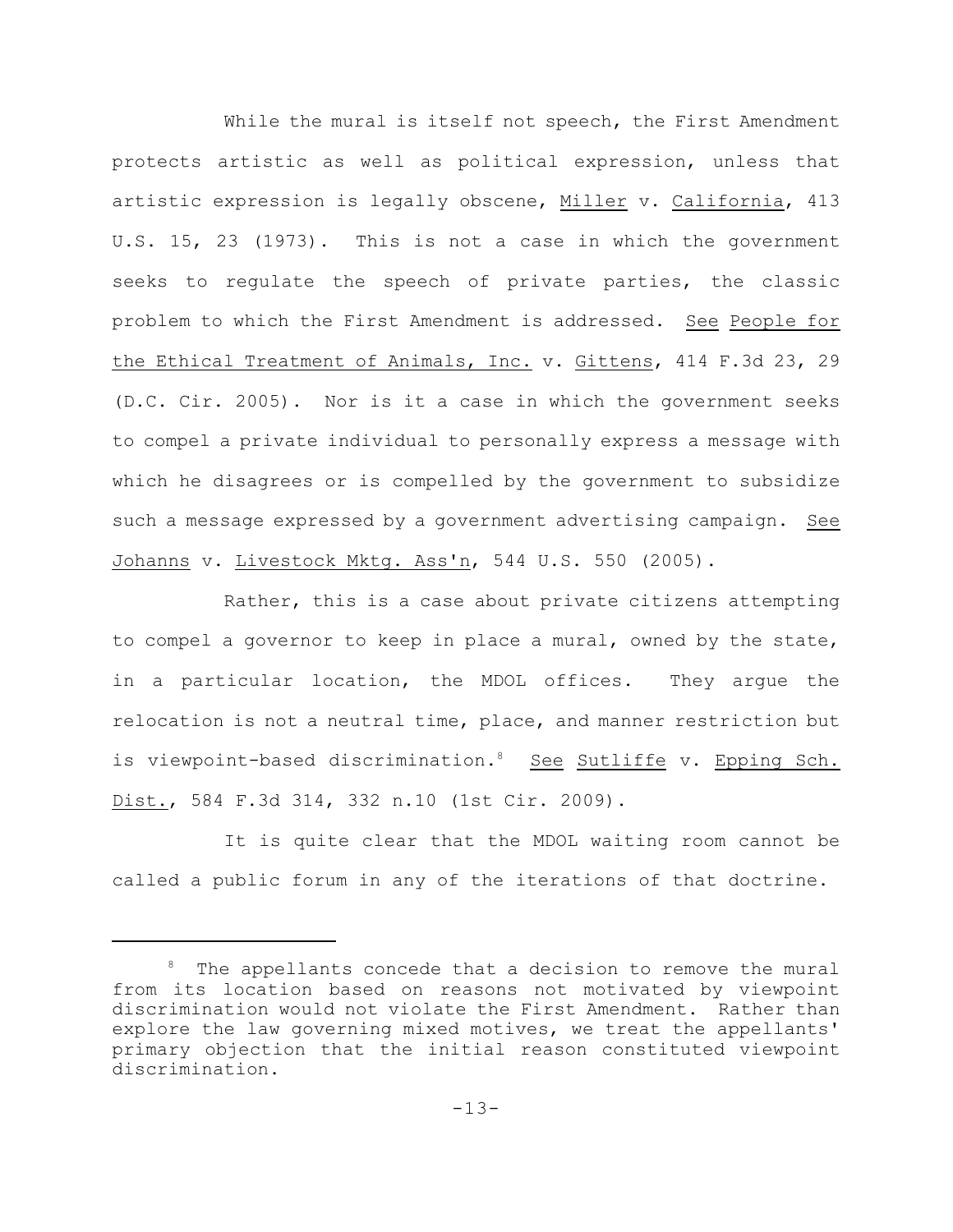It is not a traditional public forum, nor a designated forum, nor a limited forum. See Pleasant Grove City, Utah v. Summum, 555 U.S. 460, 469-70 (2009); Sutliffe, 584 F.3d at 333-34.<sup>9</sup> The small waiting room is not an art gallery, nor an exhibition space, nor a library, nor an exercise in broadcasting. Nor is it a space open to the public for demonstrations of political or expressive activity. The waiting room also was not in a university or college and there is no claim, nor could there be, of issues of academic freedom. Further, the case concerns the relocation of the art from this particular setting to another location, not the permanent removal of the mural from all public view.

Both sides rely on the "government speech" doctrine as described in Summum, 555 U.S. at 467-81, and Johanns, 544 U.S. at 560-67. Appellees say this mural is plainly government speech and so there are no First Amendment concerns about its relocation at all. The fact that the waiting room was of a government agency which also owned the mural does not foreclose a First Amendment claim. See Piarowski v. Ill. Cmty. Coll. Dist. 515, 759 F.2d 625, 628 (7th Cir. 1985) (Posner, J.).

Appellants argue the test for whether the mural is government speech is whether a person in the waiting room could

<sup>&</sup>lt;sup>9</sup> The public forum analysis has been much criticized. See Summum, 555 U.S. at 478-80; United States v. Am. Library Ass'n, Inc., 539 U.S. 194, 205-06 (2003); Ridley, 390 F.3d at 75-76; Frederick Schauer, Principles, Institutions, and the First Amendment, 112 Harv. L. Rev. 84, 97-100 (1998).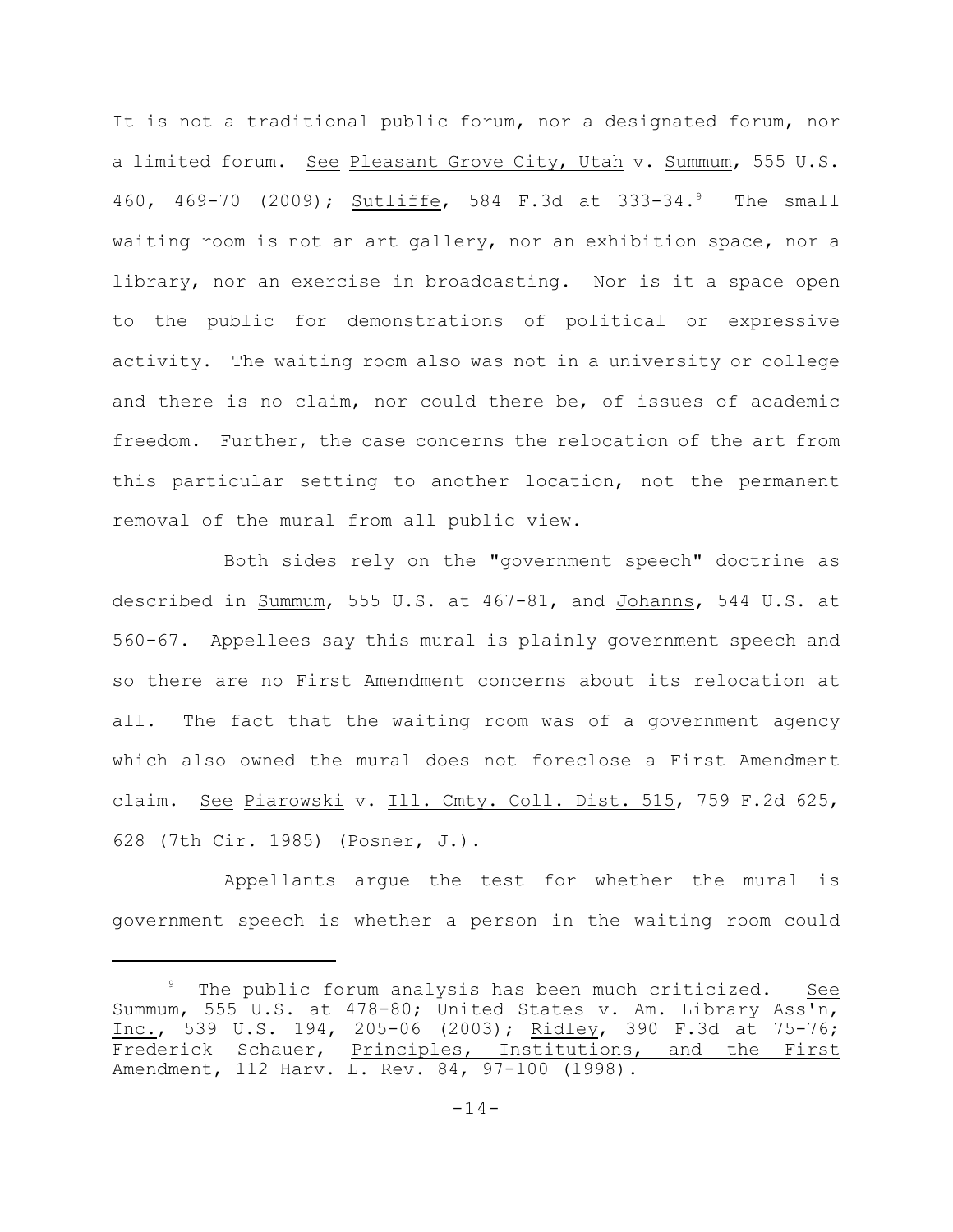have reasonably understood the mural's views to be those expressions of the artist and not of the government. They do concede in their briefs that some have interpreted the mural as conveying a pro-labor message. Appellants also argue that, even assuming the mural's speech is government speech, the decision by the governor necessarily was viewpoint discrimination. At oral argument they added that they do not have to show there was some form of public forum created.

We need not reach so broadly. These formulations of the issues fail to capture myriad relevant factors under First Amendment law, and are insensitive to the variety of factual combinations which may arise. We see no reason to adopt an "either/or" test -- that either the mural represents the artist's speech or it is the government's speech. It is not the mural standing alone which is at issue, but what the mural's presence in the MDOL waiting room signified. The message the government did not wish to portray, of non-neutrality, came from the particular location of the mural; the government did not have an objection to an alternative location.

The mural's prominence, filling two walls of a small waiting room, alone would easily lead viewers to understand that the government's location of the art there was an endorsement of the mural's message, even if the expression originated with the

 $-15-$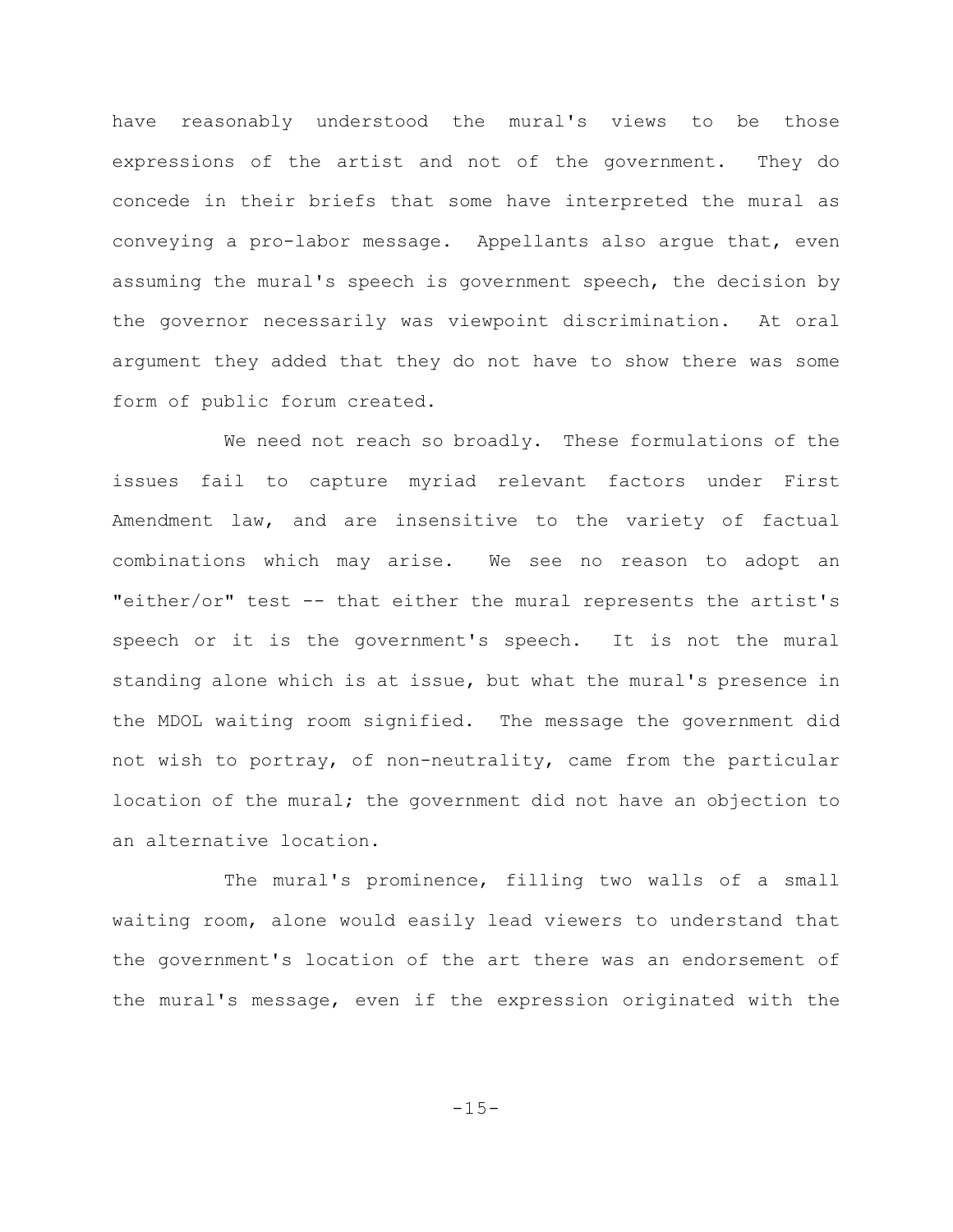artist. That is particularly so, given the plaque identifying the work as being commissioned by the MDOL and paid for by the state.

The government, without violating the First Amendment, may, in this setting, choose to disassociate itself from an endorsement implicit from the setting for the mural, which it reasonably understood as interfering with the message of neutrality the administration wishes to portray. This is so whether the mural is anti-labor or pro-labor. It is well established, in a number of contexts, that maintaining the appearance of neutrality is a sufficient government justification.<sup>10</sup> Lehman v. City of Shaker Heights, 418 U.S. 298, 304 (1974) (plurality opinion); Sutliffe, 584 F.3d at 331-32; Ridley, 390 F.3d at 92-93. Many cases recognize that the government must have some discretion as to the choice of art it puts on the walls of its offices, even where the government is acting as an arts patron. It has discretion to make aesthetic judgments, with which some will agree and others will disagree. Nat'l Endowment for the Arts v. Finley, 524 U.S. 569, 585-86 (1998); Gittens, 414 F.3d at 29-30.

Circuit courts have routinely rejected First Amendment claims brought against government officials who have chosen to remove art works, offensive to some but not others, from the walls of working government institutions on the grounds they were

 $10$  We do not suggest that if this were treated as government speech neutrality would be required. Summum, 555 U.S. at 467-68.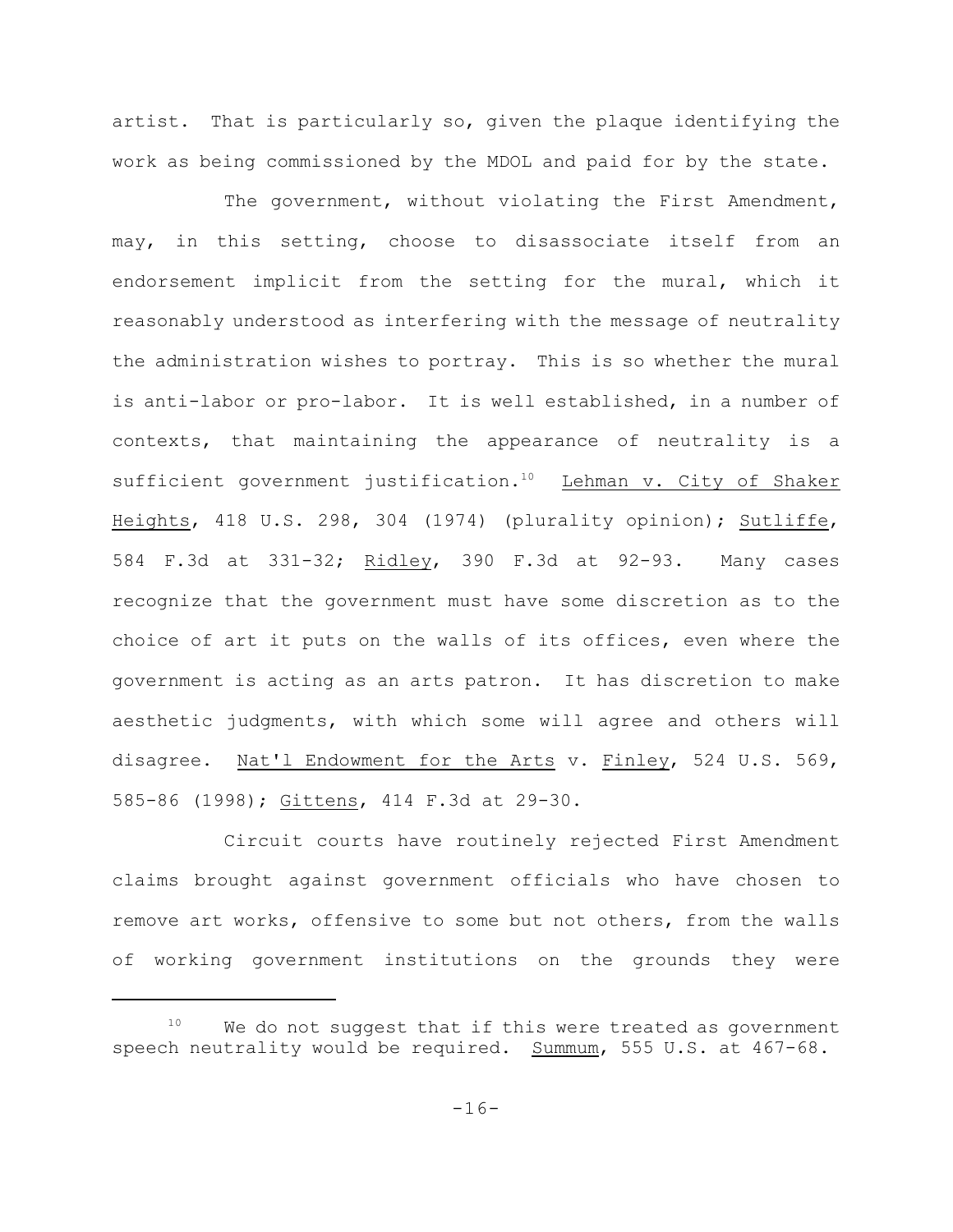inappropriate to that location. Further, the law clearly gives governments leeway to take into consideration the problem of the captive audience and complaints it has received from those who viewed the art work while visiting government offices for other reasons. See Close v. Lederle, 424 F.2d 988 (1st Cir. 1970) (no First Amendment violation from the removal by the University of Massachusetts of certain offensive but not obscene art work from a corridor frequented by students). As Judge Aldrich said in Close, the defendants "were entitled to consider the primary use to which the corridor was put." Id. at 990. The defendant officials were also entitled to consider the complaints they had received, and even if there had been no complaints, they were "warranted in finding the exhibit inappropriate to that use." Id.; see also Piarowski, 759 F.2d at 630-31 (no First Amendment violation where college chose to remove from walls artwork whose prominence and location implied college approval and not just custody); Ill. Dunesland Pres. Soc'y v. Ill. Dep't of Natural Res., 584 F.3d 719 (7th Cir. 2009) (no First Amendment violation when state park decided not to display certain items on display racks).

The same is true of relocation of art work by the federal government. See Serra v. U.S. Gen. Servs. Admin., 847 F.2d 1045 (2d Cir. 1988) (removal of Richard Serra sculpture, commissioned by GSA for a federal plaza, and relocation, after complaints, does not violate First Amendment). In Serra, the court stated that "the

-17-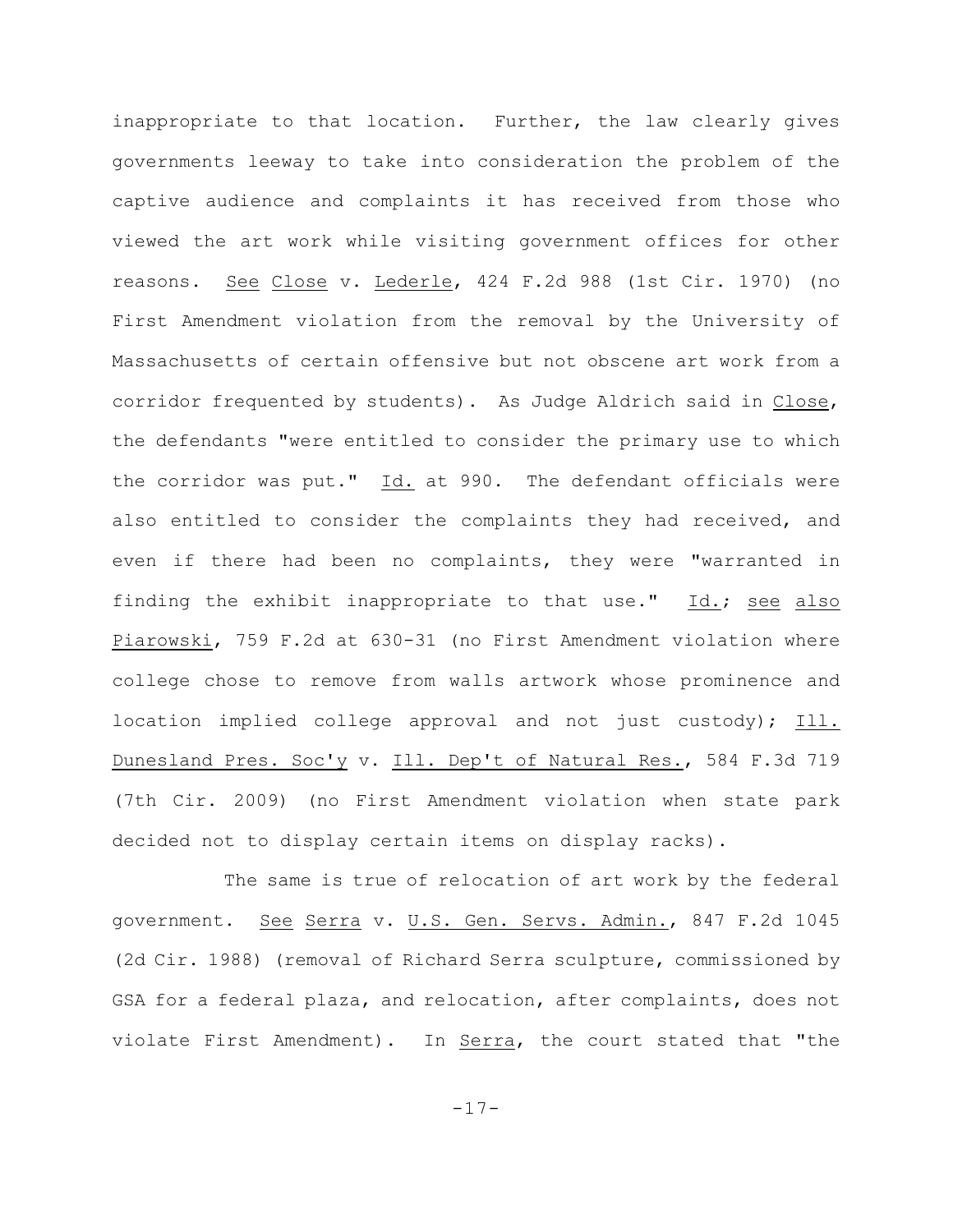Government's action in this case is limited to an exercise of discretion with respect to the display of its own property" and that "nothing GSA has done here encroaches in any way on Serra's or any other individual's right to communicate." Id. at 1049.

Nor is there any violation of the First Amendment from the fact that a newly elected administration chooses to convey a different message than that conveyed by the administration it replaced. See Advocates for Arts v. Thomson, 532 F.2d 792 (1st Cir. 1976) (decision by government to cancel a program is editorial in nature and not a First Amendment violation); Muir v. Ala. Educ. Television Comm'n, 688 F.2d 1033 (5th Cir. 1982) (en banc) (editorial decision by government-controlled licensee to cancel a program was not censorship under First Amendment).

Finally, we reject appellants' attempt to shoehorn this case into a school library case such as in Bd. of Educ., Island Trees Union Free Sch. Dist. No. 26 v. Pico, 457 U.S. 853, 871-72 (1982). Not only do appellants overread Pico, but school libraries are plainly distinguishable from the MDOL waiting room. See Griswold, 616 F.3d at 56 (curriculum guide better analogized to curriculum than school library); Muir, 688 F.2d at 1044-45 (broadcast stations distinguishable from school libraries). $11$ 

 $11$  In a final argument on appeal, appellants urge we adopt what has been called the hybrid speech doctrine, citing American Civil Liberties Union of North Carolina v. Conti, 835 F. Supp. 2d 51 (E.D.N.C. 2011). We have not adopted the doctrine and see no need to discuss it here.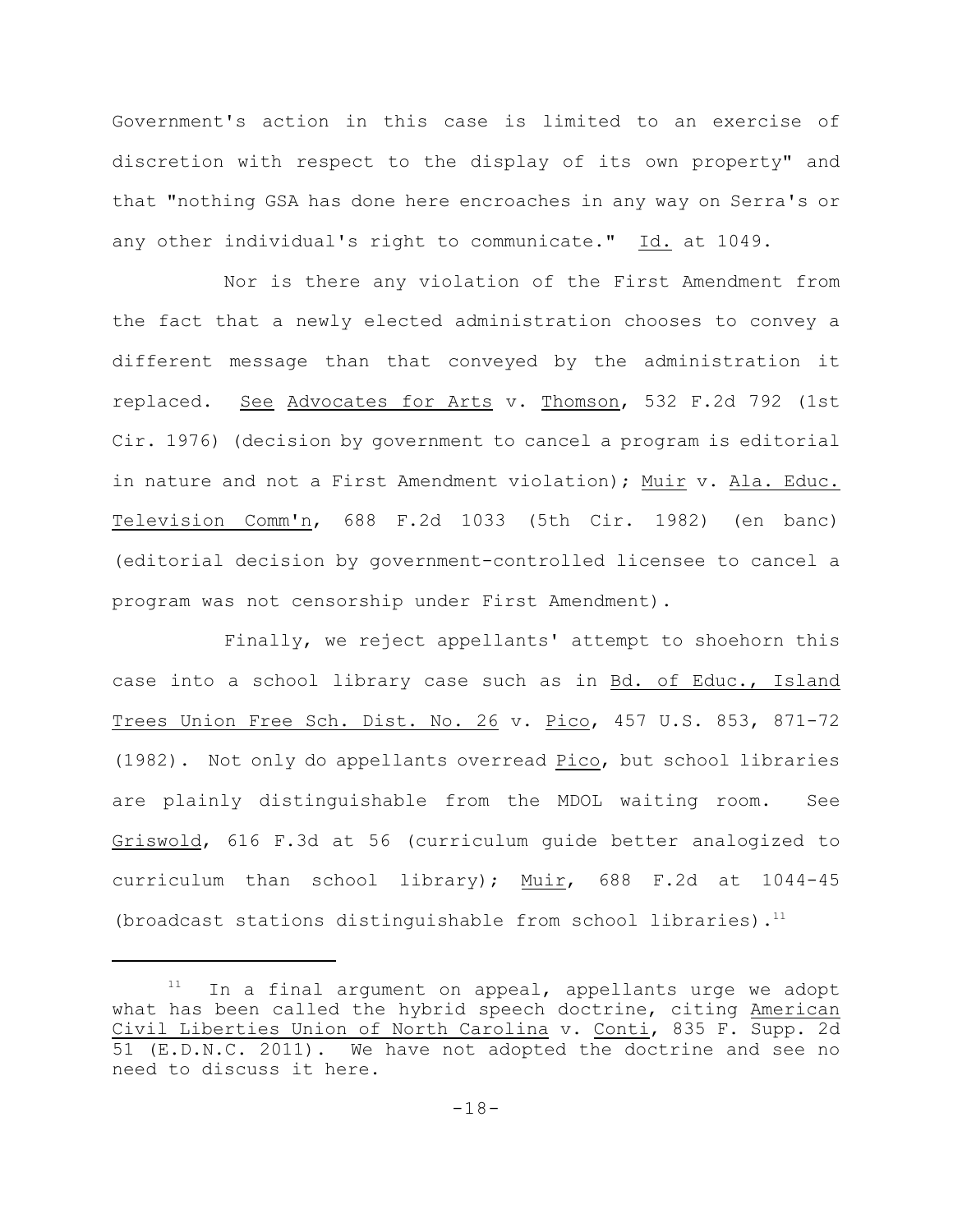It is clear that the government speech doctrine favors the result we reach, as was also true in Griswold. See Summum, 555 U.S. at 467-68 (government is entitled to select the views it wishes to express). As Justice Stevens has noted, the government speech doctrine is "recently minted." Id. at 481 (Stevens, J., concurring); see also Griswold, 616 F.3d at 59 n.6 (describing government speech doctrine as "still at an adolescent stage of imprecision"). Indeed, it is a bit odd to say that this mural reflects government speech when the present administration says it does not wish the MDOL offices to be associated with an implicit message of non-neutrality. This is, in fact, an easier case for the government than Summum. Here, unlike Summum, the issue does not involve a public park, nor does it involve the government's decision whether or not to accept a private donation. 555 U.S. at 466. It is also clear that no Equal Protection or Establishment Clause concerns are raised by this case. This case does not involve the suppression of private speech.

At oral argument, appellees again committed to the showing of the mural elsewhere. They said it may now be placed in different places around the state "because this is now the most famous piece of art in the state of Maine."

There are those who disagree with the decision to remove the mural from the MDOL. Governors and administrations are

V.

-19-